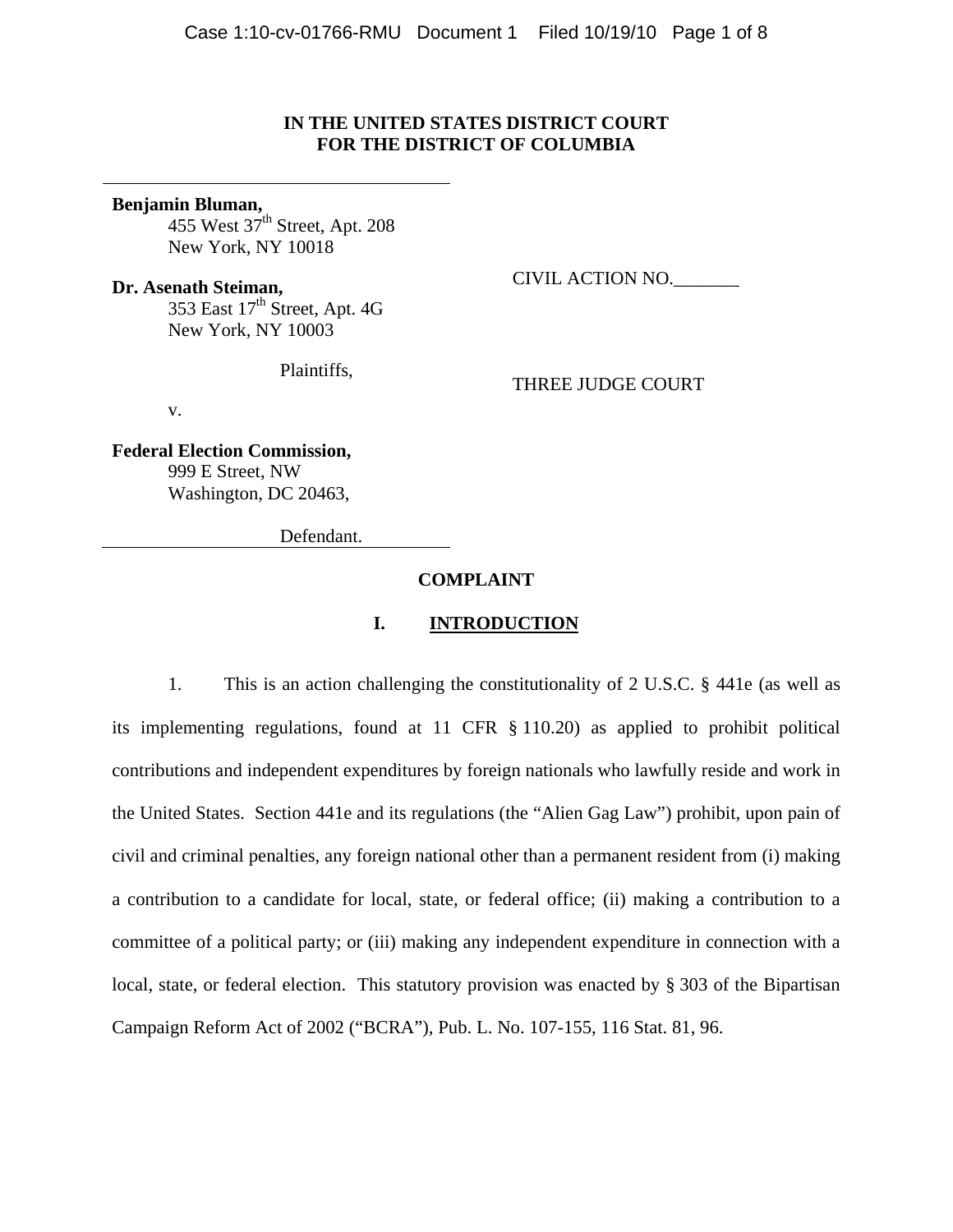## Case 1:10-cv-01766-RMU Document 1 Filed 10/19/10 Page 2 of 8

2. Plaintiffs are foreign nationals who are legally authorized to live and work in the United States. They are subject to the laws enacted by their local, state, and federal governments. They pay taxes and robustly participate in civic life. Plaintiffs also hold strong political views on a variety of matters of public concern. They wish to express and actualize those views by, among other things, (i) contributing funds to candidates for political office who share their opinions; (ii) contributing funds to committees of the political parties who best represent their ideological and policy preferences; and (iii) independently spending money to advocate for their preferred candidates, including by donating to independent political committees and expending funds directly to print and distribute pamphlets. Each of these avenues of political expression is forbidden by the Alien Gag Law.

3. Plaintiffs lawfully reside and work in the United States and are protected by the First Amendment to the United States Constitution. The Alien Gag Law's restrictions on core political speech, enumerated above, violate the First Amendment. Plaintiffs therefore seek a declaration that § 441e and its implementing regulations are unconstitutional as applied to foreign nationals lawfully residing and working in the United States, and a corresponding injunction preventing Defendant from enforcing the statute or regulations against such persons.

#### **II. JURISDICTION AND VENUE**

4. This Court has jurisdiction pursuant to 28 U.S.C. § 1331 and BCRA § 403, 116 Stat. at 113-14, because Plaintiffs elect "such provisions to apply to the action." BCRA § 403(d)(2), 116 Stat. at 114.

5. Venue is proper in this Court pursuant to 28 U.S.C. § 1391(e) and BCRA § 403, 116 Stat. at 113-14, because Plaintiffs elect "such provisions to apply to the action." BCRA § 403(d)(2), 116 Stat. at 114.

 $-2-$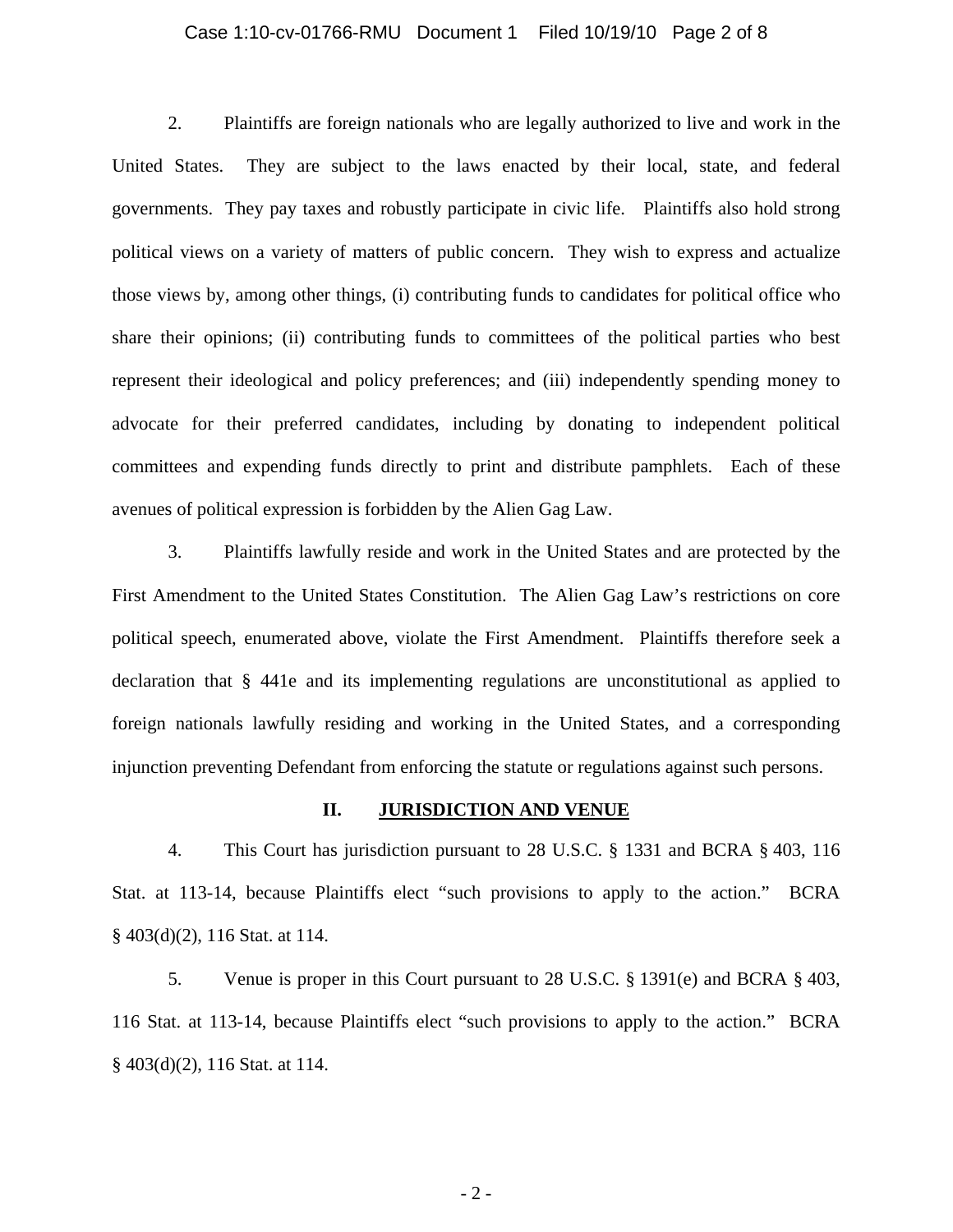## **III. THREE-JUDGE PANEL**

6. Pursuant to 28 U.S.C. § 2284 and BCRA § 403, 116 Stat. at 113-14, Plaintiffs request the appointment of a three-judge panel to hear and resolve this Complaint. Pursuant to BCRA § 403(d)(2), 116 Stat. at 114, Plaintiffs elect the provisions of BCRA § 403(a) to apply to this action.

## **IV. THE PARTIES**

7. Plaintiff Benjamin Bluman, a natural person, is a citizen of Canada who resides in New York City, New York.

8. Plaintiff Dr. Asenath Steiman, a natural person, is a dual citizen of Canada and Israel who resides in New York City, New York.

9. Defendant Federal Election Commission ("FEC") is the government agency with enforcement authority over § 441e.

## **V. FACTS**

10. Mr. Benjamin Bluman is a Canadian citizen. He attended Harvard Law School in Cambridge, Massachusetts, from September 2006 until June 2009. During that period, he lawfully resided in the United States as an "F1-status" non-immigrant. Thereafter, on November 12, 2009, Mr. Bluman was admitted to the United States as a "TN-status" non-immigrant. Subject to certain conditions, he is authorized to remain and work in the United States for a term of three years, ending on November 11, 2012. Following that period, Mr. Bluman is likely to apply for TN status for a second three-year term, as he is permitted to do under the law, which imposes no limit on the number of times one may apply for (or obtain) TN status.

11. Mr. Bluman is currently employed as an associate by a law firm in New York. He is scheduled to be sworn into the Bar of the State of New York on November 22, 2010, and intends thereafter to join the American Bar Association ("ABA").

 $-3-$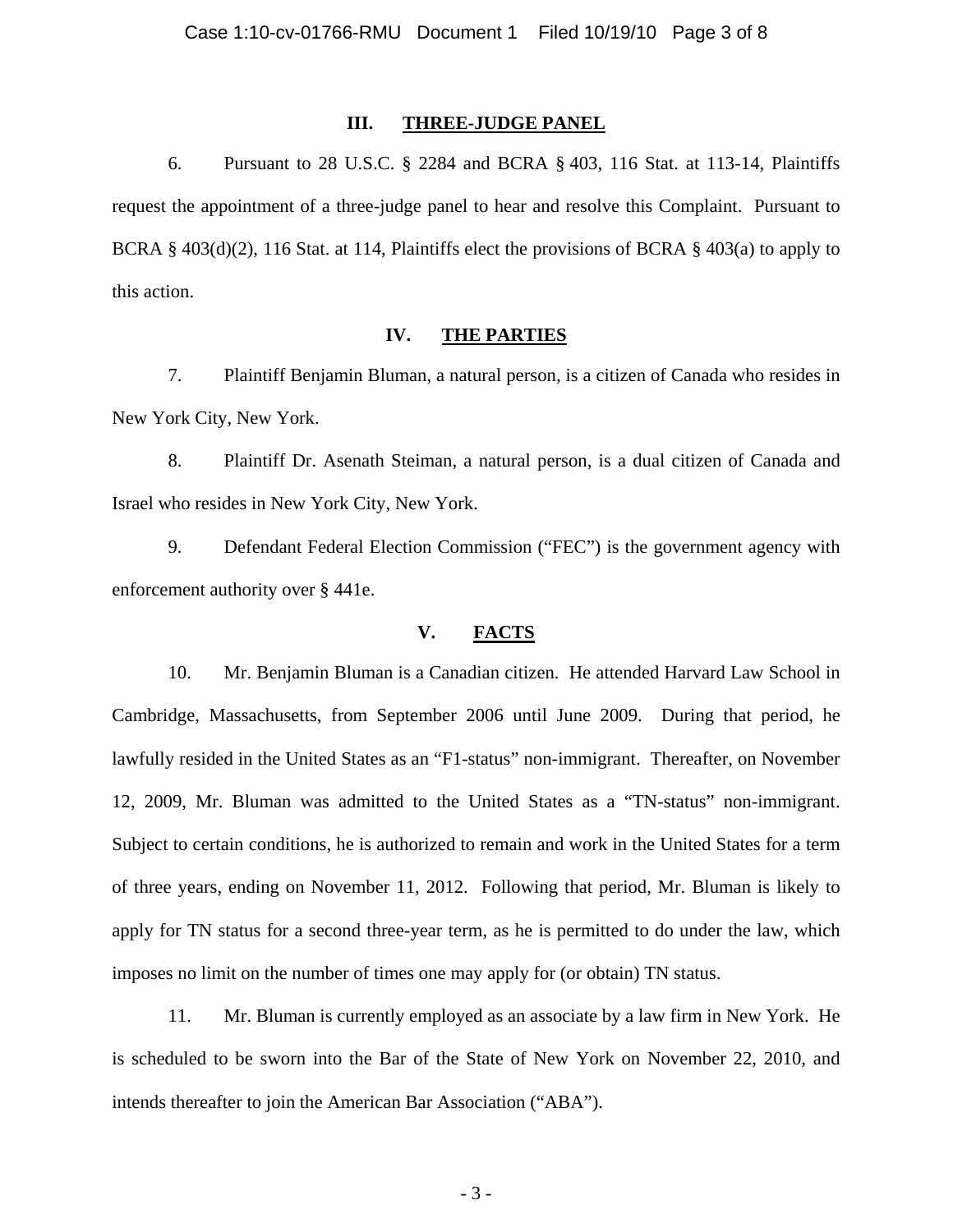## Case 1:10-cv-01766-RMU Document 1 Filed 10/19/10 Page 4 of 8

12. Mr. Bluman has long been involved in various political causes and activities. He is passionate, in particular, about protecting the environment, recognizing same-sex marriage, and ensuring that "net-neutrality" is enshrined into law.

13. Mr. Bluman desires to express his views on those matters by contributing money to candidates for political office and by independently advocating for such candidates. In particular, he seeks to:

(a) contribute the sum of \$100 to Representative Jay Inslee  $(D - WA)$ , who has been at the forefront of the push toward mandating net-neutrality;

 (b) contribute the sum of \$100 to Diane Savino, a Democratic State Senator in New York, who has been a powerful and eloquent proponent of same-sex marriage;

 (c) contribute the sum of \$100 to President Barack Obama in support of his bid for reelection to the presidency; and

 (d) print flyers in support of the reelection of President Barack Obama, and distribute those flyers in Central Park.

14. Mr. Bluman expects that over the coming years, while he resides in the United States, he will want to make similar contributions and expenditures in support of other candidates for local, state, and federal office.

15. Dr. Asenath Steiman is a dual citizen of Canada and Israel. On June 23, 2009, she was admitted to the United States as a "J1-status" non-immigrant. Subject to certain conditions, she is authorized to reside and work in the United States for a period of three years, but that term is subject to extension, to a maximum of seven years. Dr. Steiman is fulfilling her medical residency at the Beth Israel Medical Center in New York City.

16. Dr. Steiman is a member of the American Medical Association ("AMA").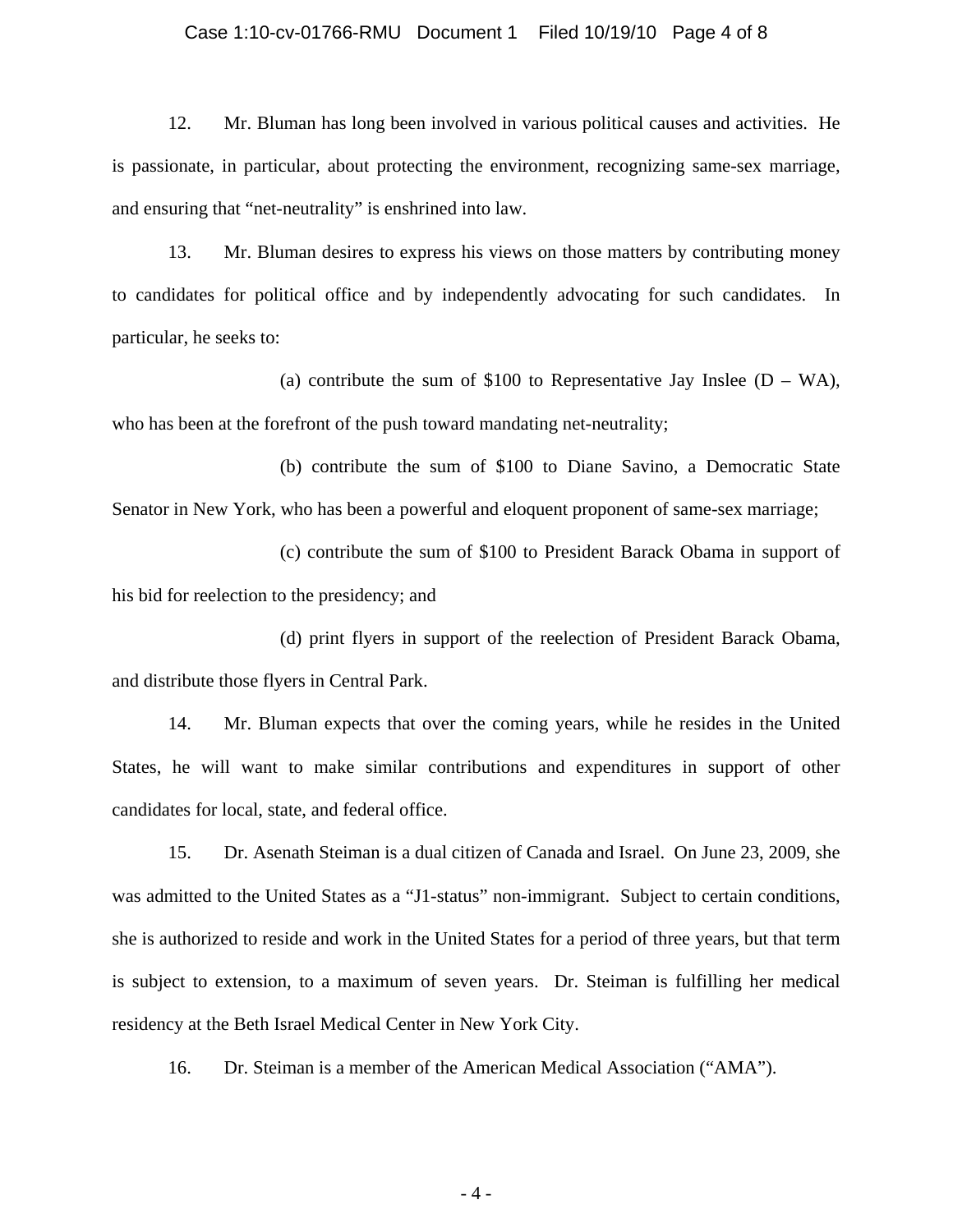## Case 1:10-cv-01766-RMU Document 1 Filed 10/19/10 Page 5 of 8

17. Dr. Steiman has been politically active for many years. In Canada, she was a member of the Conservative Party of Canada and its predecessor party, and during college she held office in that party's campus association. Dr. Steiman is particularly passionate about preventing a Government-takeover of the health-care system in the United States. She also strongly supports tax reductions and policies that encourage entrepreneurship by increasing economic liberty.

18. Dr. Steiman desires to express her views on those matters by contributing money to candidates for political office and to committees of political parties, and by independently advocating for such. In particular, she seeks to:

(a) contribute the sum of \$100 to Senator Tom Coburn  $(R - OK)$ , who is a medical doctor and has been a leader in the opposition to the recent federal health-care legislation and in the movement to repeal the same;

 (b) contribute the sum of \$100 toward her preferred candidate for the Republican nomination to challenge President Barack Obama in the next presidential election;

 (c) contribute the sum of \$100 to the National Republican Senatorial Committee, which will help to elect candidates who are broadly sympathetic to these causes; and

 (d) donate the sum of \$100 to the Club for Growth, which independently advocates for candidates who support lower taxes and economic freedom.

19. Dr. Steiman expects that over the coming years, while she resides in the United States, she will want to make similar contributions and expenditures in support of other candidates for local, state, and federal office.

20. The Alien Gag Law prohibits both Mr. Bluman and Dr. Steiman from expressing their political views in any of the aforementioned ways.

 $-5 -$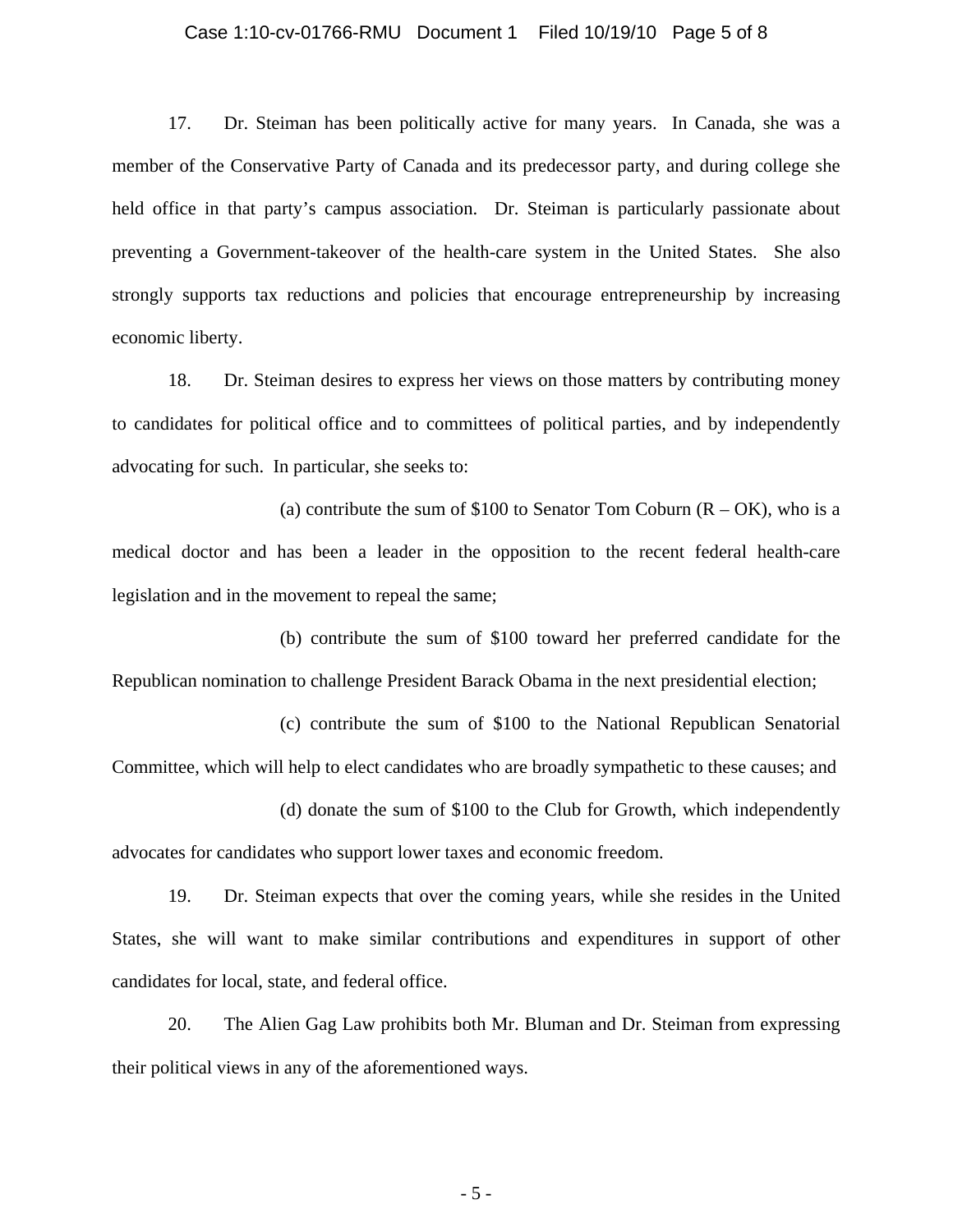## Case 1:10-cv-01766-RMU Document 1 Filed 10/19/10 Page 6 of 8

21. Section 441e and its implementing regulation, 11 CFR § 110.20, forbid any foreign national (other than one who has been admitted to the United States for permanent residence) from, "directly or indirectly," making "a contribution or donation of money or other thing of value . . . in connection with a Federal, State, or local election"; making "a contribution or donation to a committee of a political party"; or making an "expenditure," "independent expenditure," or "disbursement for an electioneering communication" in connection with any federal, state, or local election.

22. Plaintiffs are foreign nationals covered by the Alien Gag Law, and the political speech in which they desire to engage falls within its scope.

23. A willful violation of § 441e is punishable by a civil penalty not exceeding the greater of \$10,000 or 200 percent of any contribution or expenditure involved in the violation. It is also punishable criminally by up to five years' imprisonment. 2 U.S.C.  $\S$  437g(a)(6), (d).

24. But for the prohibitions of § 441e, Plaintiffs would engage in the various forms of political advocacy enumerated above. Plaintiffs have not engaged in the above for fear of being subjected to the severe penalties applicable to violations of § 441e.

#### **VI. CLAIMS**

25. Plaintiffs incorporate paragraphs 1-24 of this Complaint.

26. The Alien Gag Law, as applied to aliens who are lawfully residing and working in the United States, violates the First Amendment to the United States Constitution.

27. Plaintiffs lawfully reside and work in the United States, and are fully protected by the First Amendment.

28. The forms of expression that are criminalized by the Alien Gag Law constitute core political speech entitled to the strongest protection under the First Amendment.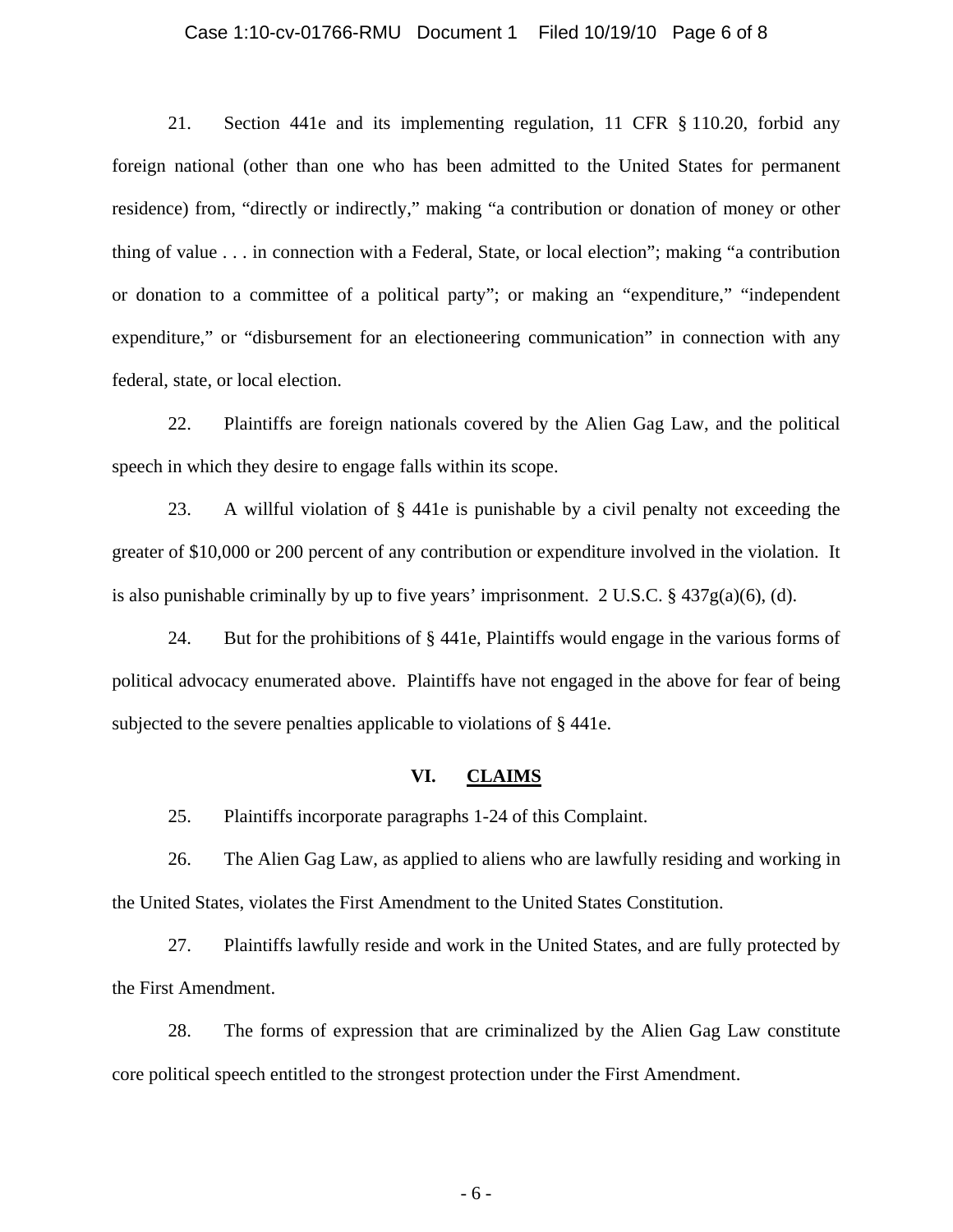29. Defendant cannot show that the prohibitions in the Alien Gag Law are narrowly tailored to serve a compelling government interest. Nor can Defendant even show that these prohibitions are closely drawn to serve a sufficiently important government interest. Indeed, the prohibitions are arbitrary and irrational.

## **VII. REQUEST FOR RELIEF**

WHEREFORE, Plaintiffs respectfully request that this Court enter judgment:

 (1) declaring that 2 U.S.C. § 441e and 11 CFR § 110.20, as applied to foreign nationals lawfully residing and working in the United States, violate the First Amendment to the United States Constitution;

 (2) enjoining the FEC from enforcing 2 U.S.C. § 441e or 11 CFR § 110.20 against Plaintiffs and other similarly situated foreign nationals;

(3) granting costs and attorneys' fees pursuant to any applicable statute or authority; and

(4) awarding any other relief this Court deems just and proper.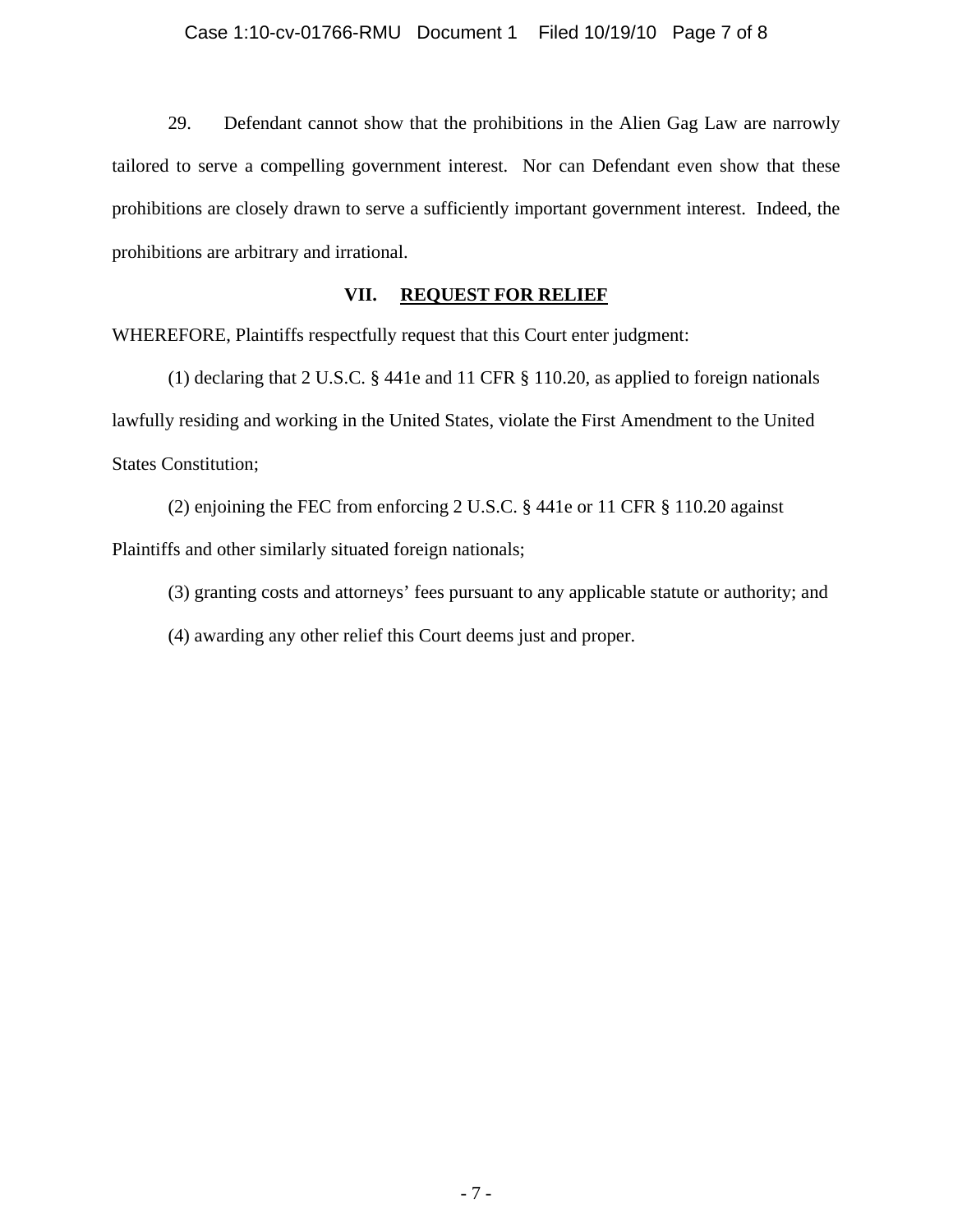Dated: October 19, 2010 Respectfully submitted,

\_\_\_\_\_\_\_\_\_\_\_\_\_\_\_\_\_\_\_\_\_\_ Warren Postman D.C. Bar No. 995083

\_\_\_\_\_\_\_\_\_\_\_\_\_\_\_\_\_\_\_\_\_\_ Jacob M Roth D.C. Bar No. 995090

JONES DAY 51 Louisiana Avenue N.W. Washington, DC 200001 Telephone: (202) 879-3939 Facsimile: (202) 626-1700 wpostman@jonesday.com yroth@jonesday.com

**Counsel for Plaintiffs**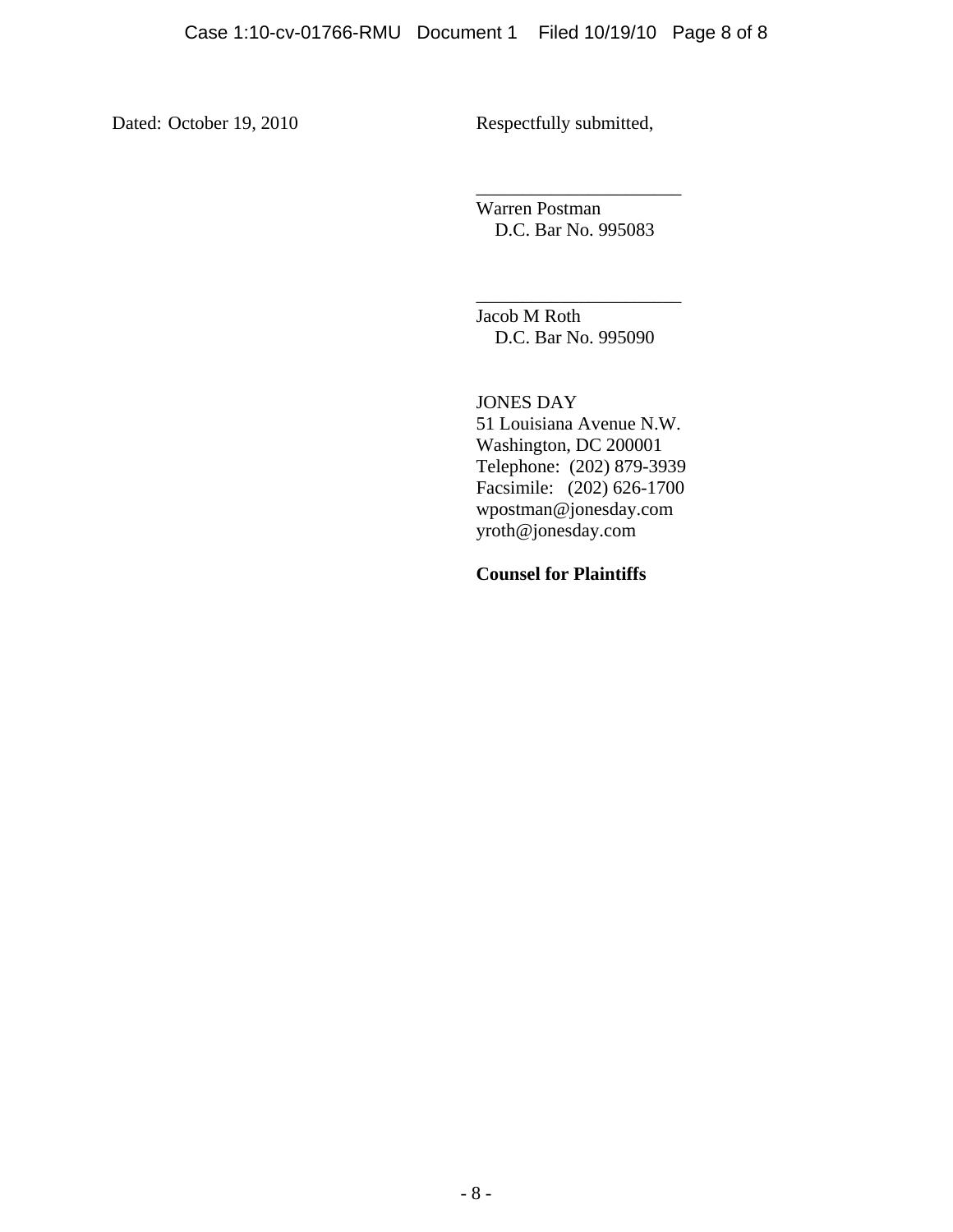# **CIVIL COVER SHEET**

| <b>CIVIL COVER SHEET</b><br><b>JS-44</b>                                                                                                                                                                                                                                                                                                                                                                                                                                                                                                                                                                                                                                                                 | $10 - 1766$                                                                                                                                                                      |                                                                                                                                                                                                                                                                                                                                                                          |                                                                                                                                                                                                                                                                                                                                                                                                                                            |  |  |
|----------------------------------------------------------------------------------------------------------------------------------------------------------------------------------------------------------------------------------------------------------------------------------------------------------------------------------------------------------------------------------------------------------------------------------------------------------------------------------------------------------------------------------------------------------------------------------------------------------------------------------------------------------------------------------------------------------|----------------------------------------------------------------------------------------------------------------------------------------------------------------------------------|--------------------------------------------------------------------------------------------------------------------------------------------------------------------------------------------------------------------------------------------------------------------------------------------------------------------------------------------------------------------------|--------------------------------------------------------------------------------------------------------------------------------------------------------------------------------------------------------------------------------------------------------------------------------------------------------------------------------------------------------------------------------------------------------------------------------------------|--|--|
| (Rev. 1/05 DC)<br>I (a) PLAINTIFFS                                                                                                                                                                                                                                                                                                                                                                                                                                                                                                                                                                                                                                                                       |                                                                                                                                                                                  | <b>DEFENDANTS</b>                                                                                                                                                                                                                                                                                                                                                        |                                                                                                                                                                                                                                                                                                                                                                                                                                            |  |  |
| Mr. Benjamin Bluman & Dr. Asenath Steiman                                                                                                                                                                                                                                                                                                                                                                                                                                                                                                                                                                                                                                                                |                                                                                                                                                                                  | Federal Election Commission                                                                                                                                                                                                                                                                                                                                              |                                                                                                                                                                                                                                                                                                                                                                                                                                            |  |  |
| (b) COUNTY OF RESIDENCE OF FIRST LISTED PLAINTIFF<br>(EXCEPT IN U.S. PLAINTIFF CASES)                                                                                                                                                                                                                                                                                                                                                                                                                                                                                                                                                                                                                    | 88888                                                                                                                                                                            | COUNTY OF RESIDENCE OF FIRST LISTED DEFENDANT<br>(IN U.S. PLAINTIFF CASES ONLY)<br>NOTE IN LAND CONDEMNATION CASES, USE THE LOCATION OF THE TRACT OF                                                                                                                                                                                                                     |                                                                                                                                                                                                                                                                                                                                                                                                                                            |  |  |
| (c) ATTORNEYS (FIRM NAME, ADDRESS, AND TELEPHONE NUMBER)<br>Warren Postman and Jacob Roth<br>Uones Day;<br>51 Louisiana Ave. NW, Washington DC 20001<br>:(202) 879-3939                                                                                                                                                                                                                                                                                                                                                                                                                                                                                                                                  |                                                                                                                                                                                  | Case: 1:10-cv-01766<br>Assigned To: Urbina, Ricardo M.<br>Assign. Date: 10/19/2010<br>Description: 3-Judge Court                                                                                                                                                                                                                                                         |                                                                                                                                                                                                                                                                                                                                                                                                                                            |  |  |
| II. BASIS OF JURISDICTION<br>(PLACE AN x IN ONE BOX ONLY)                                                                                                                                                                                                                                                                                                                                                                                                                                                                                                                                                                                                                                                |                                                                                                                                                                                  | <b>III CITIZENSHIP OF PRINCIPAL PARTIES (PLACE AN x IN ONE BOX</b><br>FOR PLAINTIFF AND ONE BOX FOR DEFENDANT) FOR DIVERSITY CASES ONLY!                                                                                                                                                                                                                                 |                                                                                                                                                                                                                                                                                                                                                                                                                                            |  |  |
| Ő<br>1 U S Government<br>3 Federal Question<br>Plaintiff<br>(U S Government Not a Party)                                                                                                                                                                                                                                                                                                                                                                                                                                                                                                                                                                                                                 | Citizen of this State                                                                                                                                                            | PTF<br>DFT<br>O <sub>1</sub><br>Ω                                                                                                                                                                                                                                                                                                                                        | DFT<br>PTF<br>O <sub>4</sub><br>Incorporated or Principal Place<br>of Business in This State                                                                                                                                                                                                                                                                                                                                               |  |  |
| $\boldsymbol{\Theta}$<br>2 U S Government<br>4 Diversity<br>(Indicate Citizenship of<br>Defendant<br>Parties in item III)                                                                                                                                                                                                                                                                                                                                                                                                                                                                                                                                                                                | $\bigcirc$ 2<br>Citizen of Another State<br>Incorporated and Principal Place<br>of Business in Another State<br>O <sub>3</sub><br>O<br>$\overline{3}$<br>Citizen or Subject of a |                                                                                                                                                                                                                                                                                                                                                                          | () 5                                                                                                                                                                                                                                                                                                                                                                                                                                       |  |  |
|                                                                                                                                                                                                                                                                                                                                                                                                                                                                                                                                                                                                                                                                                                          | Foreign Country                                                                                                                                                                  |                                                                                                                                                                                                                                                                                                                                                                          | <b>O</b> 6<br>Foreign Nation<br>6                                                                                                                                                                                                                                                                                                                                                                                                          |  |  |
| IV. CASE ASSIGNMENT AND NATURE OF SUIT<br>(Place a X in one category, A-N, that best represents your cause of action and one in a corresponding Nature of Suit)                                                                                                                                                                                                                                                                                                                                                                                                                                                                                                                                          |                                                                                                                                                                                  |                                                                                                                                                                                                                                                                                                                                                                          |                                                                                                                                                                                                                                                                                                                                                                                                                                            |  |  |
| $O$ A. Antitrust<br>$O$ B. Personal Injury/<br>Malpractice<br>410 Antitrust<br>310 Airplane<br><b>315 Airplane Product Liability</b><br>320 Assault, Libel & Slander<br><b>330 Federal Employers Liability</b><br>340 Marine<br><b>345 Marine Product Liability</b><br>350 Motor Vehicle<br>355 Motor Vehicle Product Liability                                                                                                                                                                                                                                                                                                                                                                          |                                                                                                                                                                                  | $O$ C. Administrative Agency<br>Review<br>151 Medicare Act<br><b>Social Security:</b><br>861 HIA ((1395ff)<br>862 Black Lung (923)<br>863 DIWC/DIWW (405(g)<br>864 SSID Title XVI<br>865 RSI (405(g)<br><b>Other Statutes</b>                                                                                                                                            | <b>O</b> D. Temporary Restraining<br>Order/Preliminary<br><b>Injunction</b><br>Any nature of suit from any category may<br>be selected for this category of case<br>assignment.<br>*(If Antitrust, then A governs)*                                                                                                                                                                                                                        |  |  |
| 360 Other Personal Injury<br>362 Medical Malpractice<br>365 Product Liability<br><b>368 Asbestos Product Liability</b><br>E. General Civil (Other)<br><b>OR</b><br>$\circ$                                                                                                                                                                                                                                                                                                                                                                                                                                                                                                                               |                                                                                                                                                                                  | 891 Agricultural Acts<br>892 Economic Stabilization Act<br>893 Environmental Matters<br>894 Energy Allocation Act<br>890 Other Statutory Actions (If<br><b>Administrative Agency is Involved)</b><br><b>O</b> F. Pro Se General Civil                                                                                                                                    |                                                                                                                                                                                                                                                                                                                                                                                                                                            |  |  |
| <b>Real Property</b><br><b>Bankruptcy</b><br>210 Land Condemnation<br>422 Appeal 28 USC 158<br>1220 Foreclosure<br>230 Rent, Lease & Ejectment<br>240 Torts to Land<br><b>Prisoner Petitions</b><br>245 Tort Product Liability<br>535 Death Penalty<br>290 All Other Real Property<br>540 Mandamus & Other<br>550 Civil Rights<br>Personal Property<br>555 Prison Condition<br>370 Other Fraud<br>371 Truth in Lending<br><b>Property Rights</b><br>820 Copyrights<br>380 Other Personal Property Damage<br>385 Property Damage Product Liability<br>830 Patent<br>840 Trademark<br><b>Federal Tax Suits</b><br>370 Taxes (US plaintiff or<br>defendant<br>$-$ 871 IRS-Third Party 26<br><b>USC 7609</b> | 423 Withdrawal 28 USC 157                                                                                                                                                        | <b>Forfeiture/Penalty</b><br>610 Agriculture<br>620 Other Food & Drug<br>625 Drug Related Seizure<br>of Property 21 USC 881<br>630 Liquor Laws<br>640 RR & Truck<br>650 Airline Regs<br>660 Occupational<br>Safety/Health<br>690 Other<br><b>Other Statutes</b><br>400 State Reapportionment<br>430 Banks & Banking<br>450 Commerce/ICC<br>Rates/etc.<br>460 Deportation | 470 Racketeer Influenced &<br><b>Corrupt Organizations</b><br>480 Consumer Credit<br>490 Cable/Satellite TV<br>810 Selective Service<br>850 Securities/Commodities/<br>Exchange<br>875 Customer Challenge 12 USC<br>3410<br>900 Appeal of fee determination<br>under equal access to Justice<br>950 Constitutionality of State<br><b>Statutes</b><br>890 Other Statutory Actions (if<br>not administrative agency<br>review or Privacy Act |  |  |